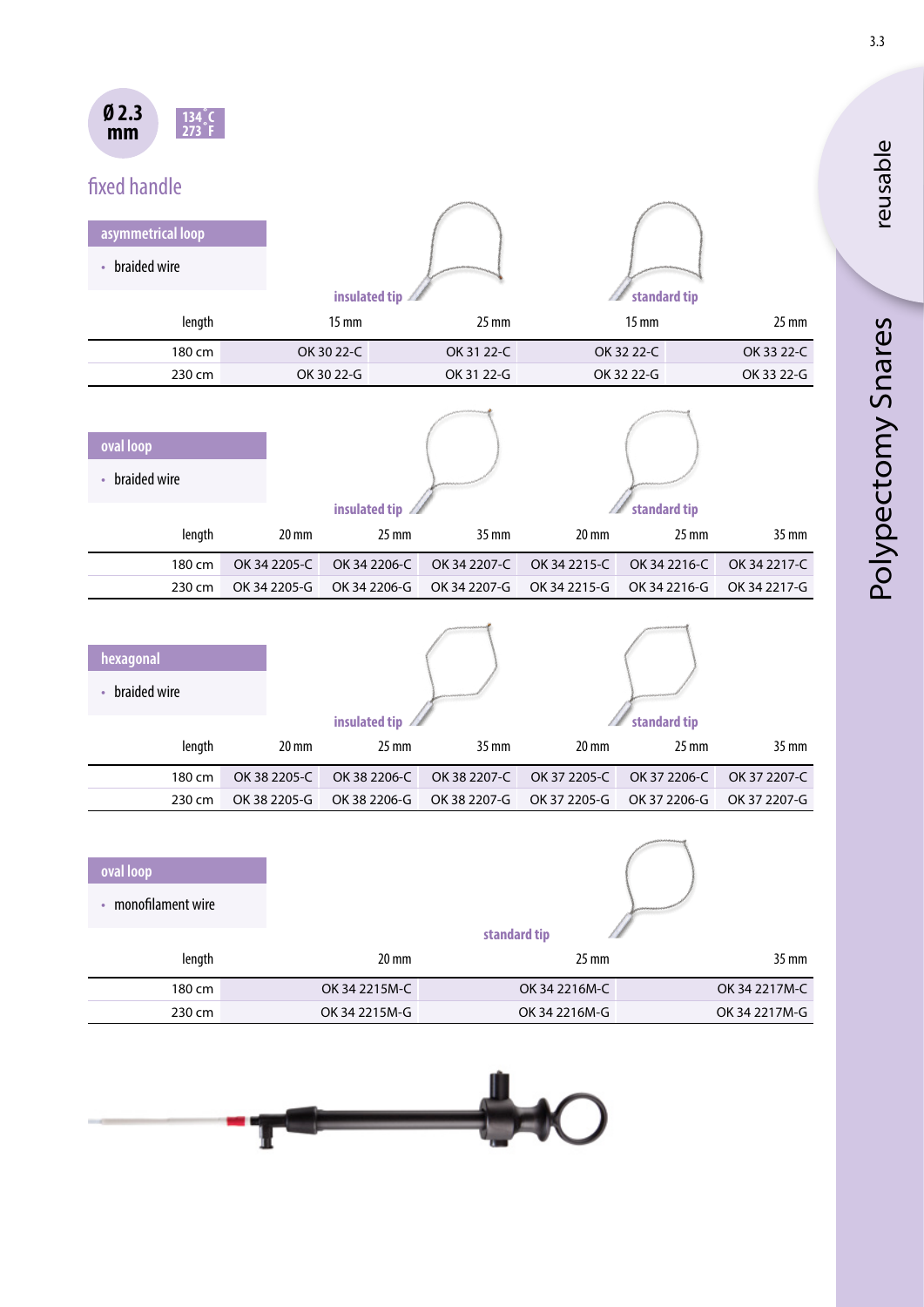

## without handle, rotatable

| asymmetrical loop         |                 |                 |                 |                 |
|---------------------------|-----------------|-----------------|-----------------|-----------------|
| braided wire<br>$\bullet$ |                 |                 |                 |                 |
|                           | insulated tip   |                 | standard tip    |                 |
| length                    | $15 \text{ mm}$ | $25 \text{ mm}$ | $15 \text{ mm}$ | $25 \text{ mm}$ |
| 180 cm                    | D 30 22-C       | D 31 22-C       | D 32 22-C       | D 33 22-C       |
| 230 cm                    | D 30 22-G       | D 31 22-G       | D 32 22-G       | D 33 22-G       |
|                           |                 |                 |                 |                 |
|                           |                 |                 |                 |                 |
| oval loop                 |                 |                 |                 |                 |

| oval loop    |                 |                 |                 |                 |                 |                 |
|--------------|-----------------|-----------------|-----------------|-----------------|-----------------|-----------------|
| braided wire |                 |                 |                 |                 |                 |                 |
|              |                 | insulated tip   |                 |                 | standard tip    |                 |
| length       | $20 \text{ mm}$ | $25 \text{ mm}$ | $35 \text{ mm}$ | $20 \text{ mm}$ | $25 \text{ mm}$ | $35 \text{ mm}$ |
| 180 cm       | D 34 2205-C     | D 34 2206-C     | D 34 2207-C     | D 34 2215-C     | D 34 2216-C     | D 34 2217-C     |
| 230 cm       | D 34 2205-G     | D 34 2206-G     | D 34 2207-G     | D 34 2215-G     | D 34 2216-G     | D 34 2217-G     |

1

1

y.

| hexagonal    |                 |                 |                 |                 |                 |                 |
|--------------|-----------------|-----------------|-----------------|-----------------|-----------------|-----------------|
| braided wire |                 |                 |                 |                 |                 |                 |
|              |                 | insulated tip   |                 |                 | standard tip    |                 |
| length       | $20 \text{ mm}$ | $25 \text{ mm}$ | $35 \text{ mm}$ | $20 \text{ mm}$ | $25 \text{ mm}$ | $35 \text{ mm}$ |
| 180 cm       | D 38 2205-C     | D 38 2206-C     | D 38 2207-C     | D 37 2205-C     | D 37 2206-C     | D 37 2207-C     |
| 230 cm       | D 38 2205-G     | D 38 2206-G     | D 38 2207-G     | D 37 2205-G     | D 37 2206-G     | D 37 2207-G     |

| oval loop         |                 |                 |                 |
|-------------------|-----------------|-----------------|-----------------|
| monofilament wire |                 |                 |                 |
|                   |                 | standard tip    |                 |
| length            | $20 \text{ mm}$ | $25 \text{ mm}$ | $35 \text{ mm}$ |
| 180 cm            | D 34 2215M-C    | D 34 2216M-C    | D 34 2217M-C    |
| 230 cm            | D 34 2215M-G    | D 34 2216M-G    | D 34 2217M-G    |

to be used with:



reusable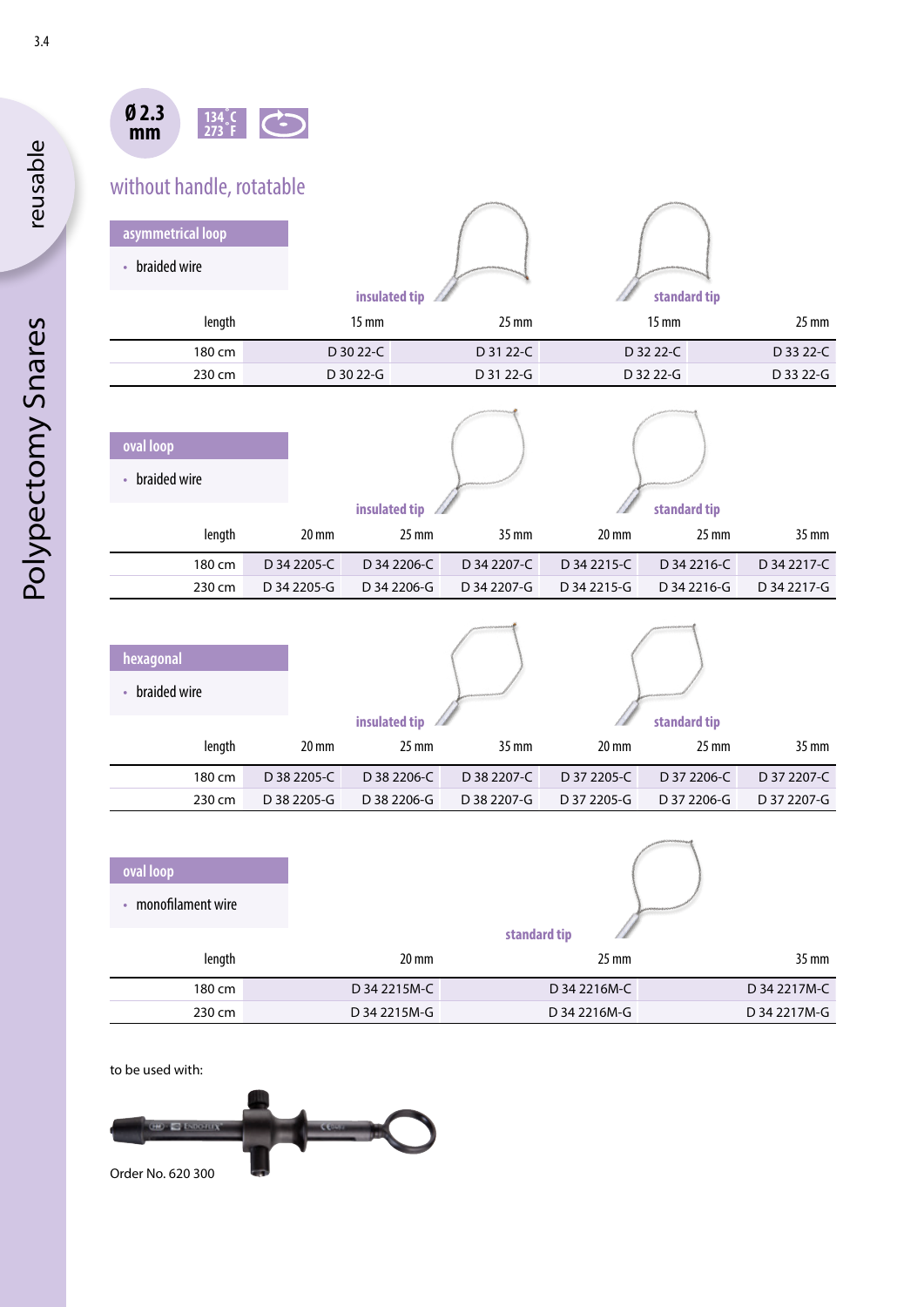| Ø <sub>2.3</sub><br>134 C<br>$273$ <sup>°</sup> F<br>mm |               |               |              |              |
|---------------------------------------------------------|---------------|---------------|--------------|--------------|
| incl. handle slider                                     |               |               |              |              |
| asymmetrical loop, extra large                          |               |               |              |              |
| braided wire                                            |               |               |              |              |
|                                                         | insulated tip |               | standard tip |              |
| length                                                  | 40 mm         | 60 mm         | 40 mm        | 60 mm        |
| 180 cm                                                  | OK 65 22401-C | OK 65 22601-C | OK 65 2240-C | OK 65 2260-C |
| 230 cm                                                  | OK 65 22401-G | OK 65 22601-G | OK 65 2240-G | OK 65 2260-G |



#### fixed handle

| special type    |  |              |
|-----------------|--|--------------|
| • thermo-coated |  |              |
| length          |  | 35 mm        |
| 230 cm          |  | OK 34 2237-G |

### fixed handle

| special type<br>· semi-rigid |              |  |
|------------------------------|--------------|--|
| length                       | $20 - 35$ mm |  |
| 230 cm                       | OK 34 2267-G |  |
|                              |              |  |



3.5

reusable